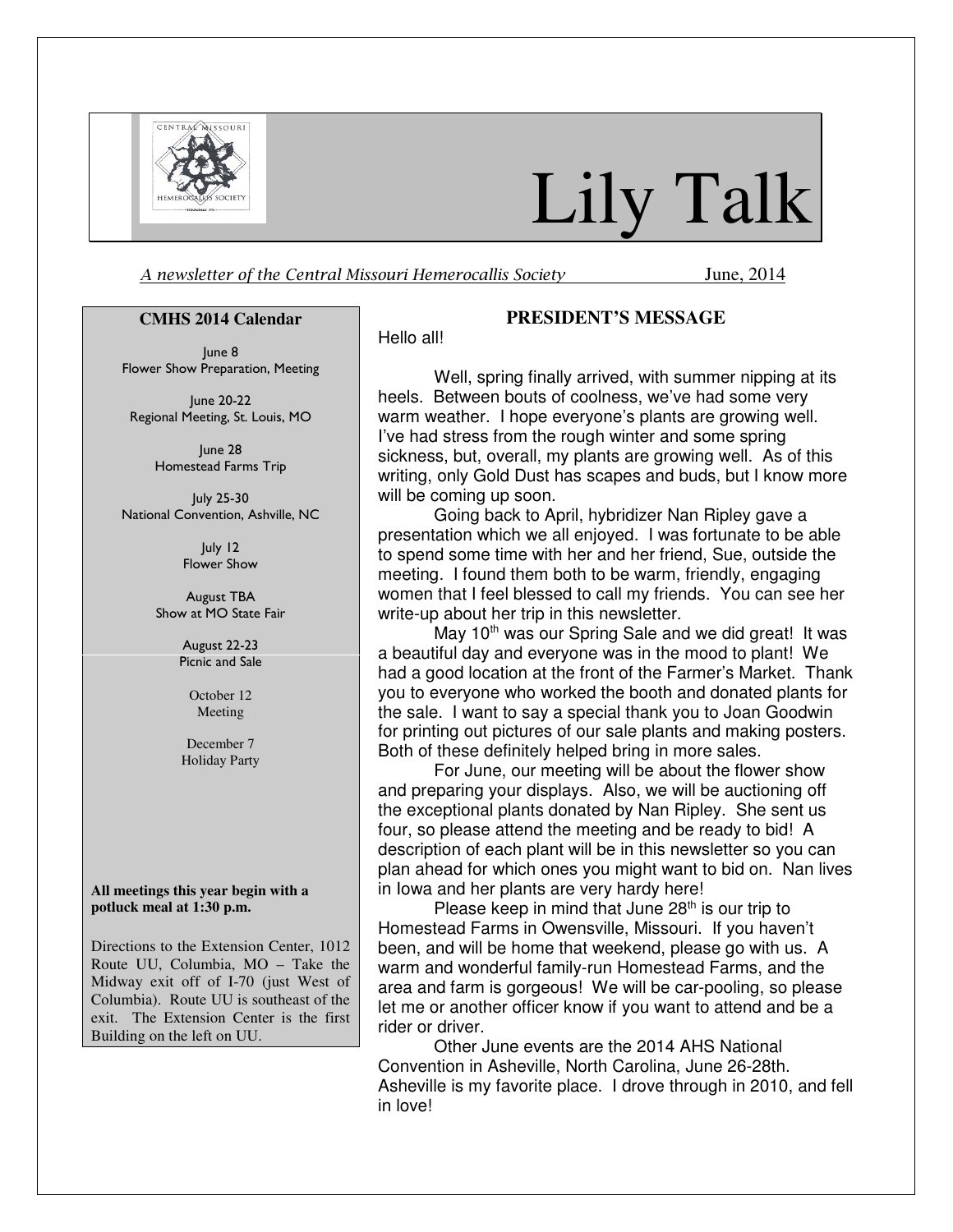The Region 11 Summer Meeting is June 20-22 in St. Louis. I wish I could attend, but am unable to. I hope some of you can! More information can be found on the website http://www.ahsregion11.org

 Moving to July, our annual show is at the Daniel Boone Regional Library on July 12th. I really enjoy the show and hope we have lots of beautiful flowers to pick from that morning to bring. If you need any information, please contact one of the officers.

A new item starting in this newsletter is member profiles. We will profile a member in each newsletter from now on. A great way to get to know each other! Please enjoy! I want everyone in the club to be featured at some point.

I hope each of you have health, happiness and are able to enjoy the beauty of nature as we head into warmer months. If you have any questions, concerns, or needs, please don't hesitate to contact me.

> Leslie Rule (573) 239-9944 Leslie1967.2003@gmail.com

#### **Nan Ripley plants to be auctioned at the June 8th meeting:**

**I Can Only Imagine**: Ripley 2009

(Enduring Freedom X Magic Lake)

TET - 39" – 6.5" – Early/Mid – Rebloom – Dormant

Diamond dusted medium bluish purple with lighter bluish purple watermark eye continuing into green throat, double edge starting with bluish purple, ending with silver metallic filigree picotee edge. A bit of trivia: Nan named this plant after her favorite song and, if you're a hybridizer, she says this is an exceptional breeding plant!

**Supreme Scream**: Ripley 2009

(Fooled Me X Primal Scream) TET – 38" – 7.5" – Mid – Dormant Orange with deep red orange eye above gold to olive green throat.

**It Is What It is**: Ripley 2009

(Golliwog X Lavender Handlebars) DIP – 28" – 8" – Mid – Dormant – UFO crispate Pink lavender diamond dusted self above large yellow to green throat.

**Winifred Esther**: Ripley 2011 (Odds and Ends X Mildred Mitchell) TET – 32" – 8" – Early/Mid – Dormant – Fragrant – UFO cascade Diamond dusted saturated pink petals and sepals, with lavender blue eye and matching double picotee edge on petals, showing some white teeth on edge of petals.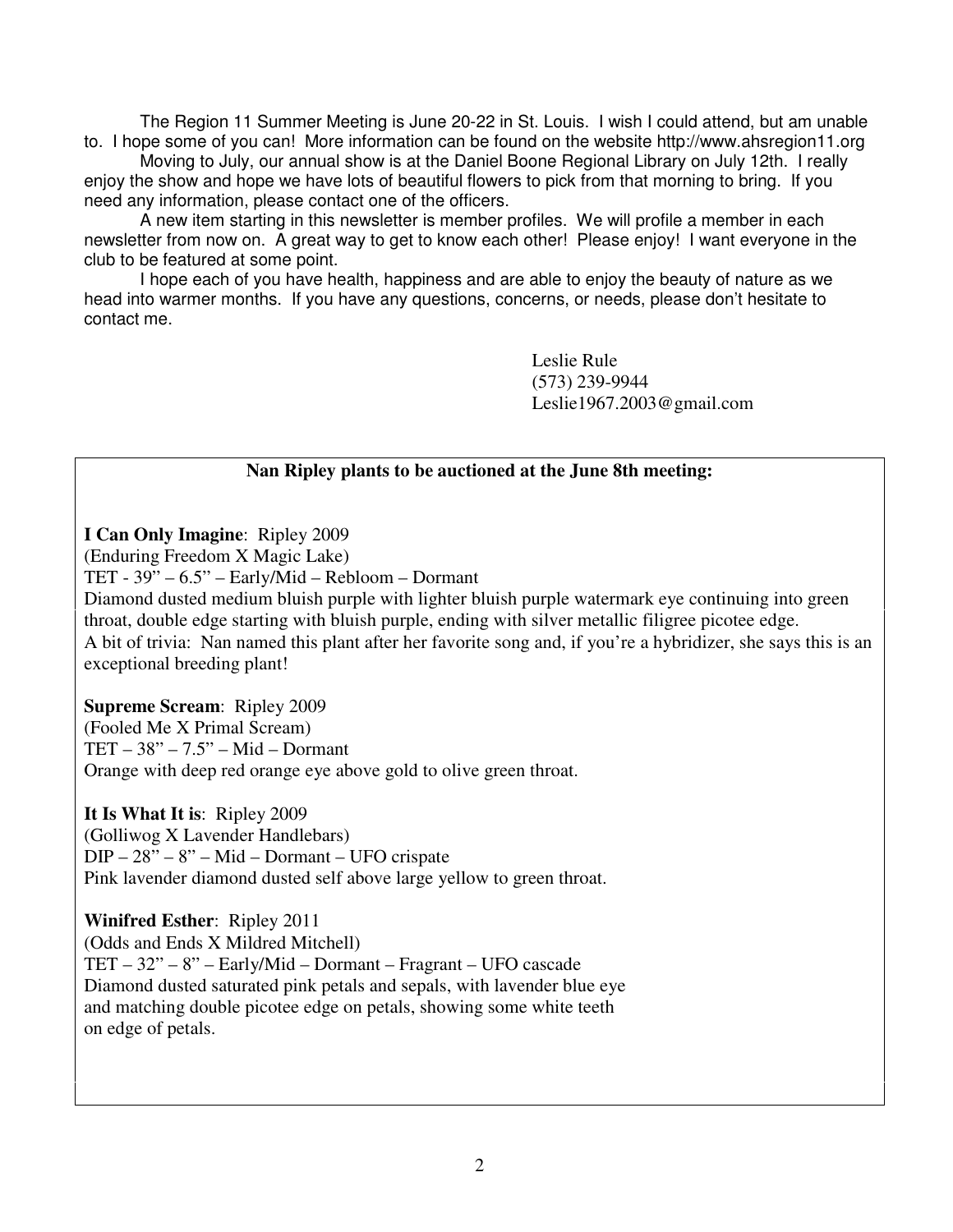#### **Nan Ripley's Trip to Columbia, MO**

What a truly awesome trip to Columbia, Missouri to present our program to the Central Missouri Hemerocallis Society. The last 40 miles to Columbia, Missouri, trees were in full bloom and daffodils and other spring bulbs were showing their colors. I could really feel spring in the air. What joy!

 The CMHS Club really treats their speakers like royalty. Sue McConnell the Vice President contacted me to come to their club. It all went so smoothly I thought I was at home. Their president Leslie Rule collected us from the hotel and took us out to see nurseries in the area. Then we met with members of the club for dinner at Shakespeare's Pizza. I have never had such great pizza. Now I will never be satisfied with 'just pizza'. We had great fun sharing stories and sharing ice cream after the meal. Back to hotel Duruy and super nice beds for good night sleep. In the morning after breakfast at the hotel Leslie Rule came again to take us to a special nursery 'Vintage Hill Farm". Where my travel companion Sue Henze and I were able to buy some unusual plants. You know, for me and my friend Sue Henze seeing plants that are usual, the car was full. Leslie is an animal person as I am and chose the Vintage Hill Farm so we could see Highland Cattle with their long hair and pretty eyes, and warm blood horses. What a great beginning to a fun filled day. Then back to hotel and pick up our car and off to the meeting.

 Before the presentation Sue McConnell had set up a requested hybridizers meeting where we all could met and exchange information about hybridizing. It was like a round table with about 15 people. I really loved this exchange of ideas and information.

 Then the smells of the food that was being set out for lunch reached us. We left this private area and went back into the main room. What a layout of delectable dishes of wonderfully prepared food. You know the south is known for pulled pork and homemade everything. This meal was a treat of treats and at the top of my list now of desserts is Bob McConnell's Key Lime Cake. This cake is what dreams are made of.

My program went better than I could have hoped for as Charley Blackmore had the highest technology of the most modern equipment. My pictures really did look like they did in my garden. Wow, oh my, I want one of those new Epson projectors. It was the very best of support for my program. I had never seen my program look so awesome.

All too soon it was time to hit the road as the rain was coming down and night would be falling. The drive home was in howling wind and driving rain, then snow. Sue and I were in high spirits and took on the challenge of the storm, 5 hour drive, and won. We got home safely but the snow was falling hard and the wind still strong. We left our treasured plants in my car until morning so they would not get blow about and broken by the winds.

 Tonight Sue will come over and we will have BBQ and chat about the trip and get our plants sorted out as they are in the kitchen keeping warm. Mine will go down to the basement under lights until 'spring' appears.

Thank you the Central Missouri Hemerocallis Society. I hope to see you all soon.

Nan Ripley

 "With God, all things are possible"! Walkabout Gardens 26391 - 595 Ave. Nevada, Iowa 50201 Zone 4/5

http://www.centraliowadaylilysociety.com/nanripley.html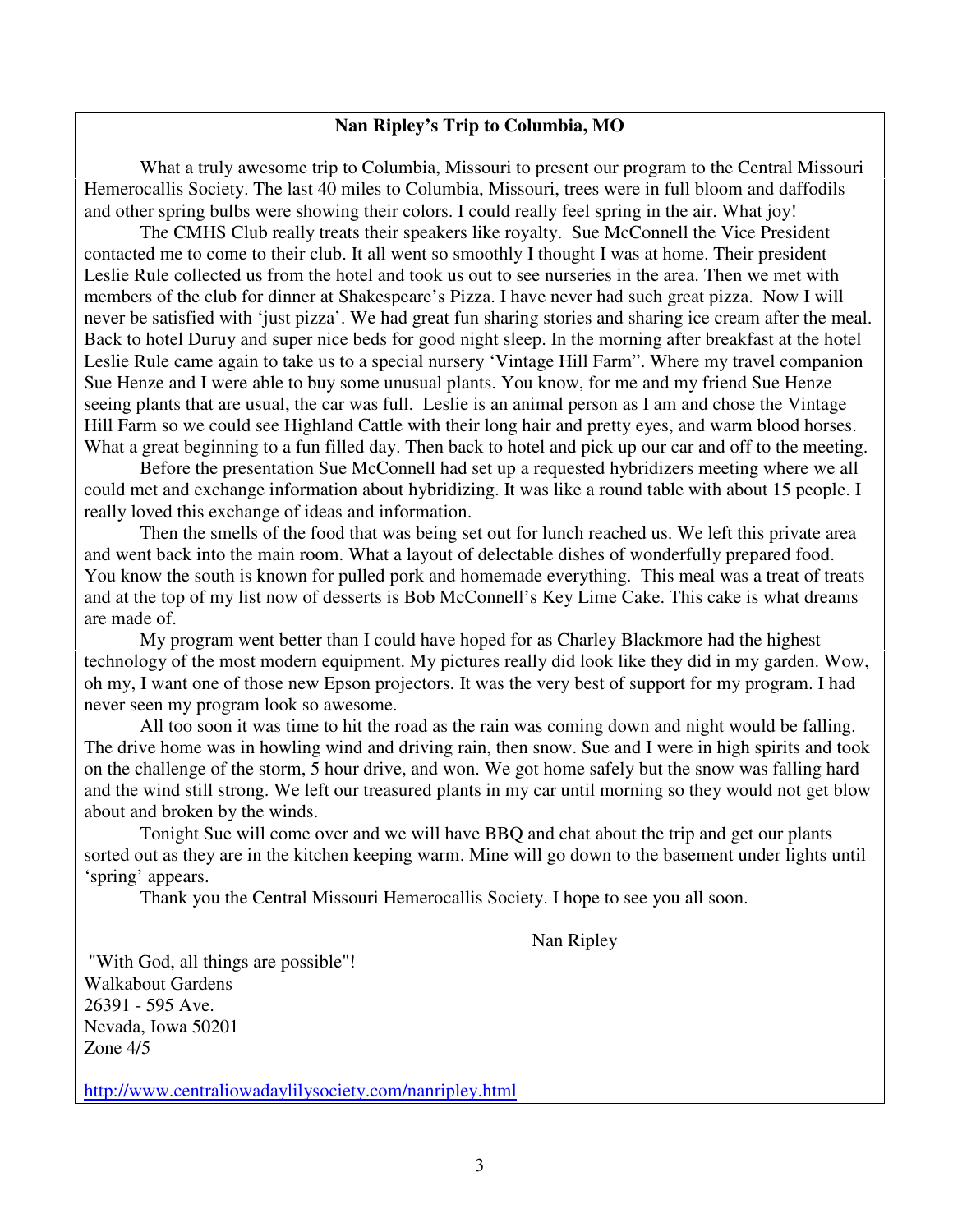#### **Minutes from CMHS Meeting April 13, 2014**

Nan Ripley, hybridizer from Ankeny, Iowa presented the program. Two of her recent introductions, "Supreme Scream" and "I Can Only Imagine" will be sent to the club later for our use as auction items or premiums. Open house in Nan's garden, Walkabout Gardens, is June 21, 2014, 1:00 – 4:00 pm and all are welcome to come north to Iowa. Walkabout Gardens is an AHS Display Garden. Nan also provided 9 packets of seeds that were distributed during the plant drawings.

#### **Business Meeting**

President, Leslie Rule opened the business meeting. The Treasurer's Report and previous meeting minutes were accepted as published.

#### **Summary of the Important Dates Mentioned Below**

May 10: Spring Sale at Columbia Farmer's Market (at the ARC) June 8: Next CMHS meeting June 28: CMHS field trip to Homestead Nursery in Owensville July 12: CMHS Annual Daylily Show, Columbia Public Library July 13: Open gardens??? Contact Alice to put yours on the schedule August 22: CMHS Picnic and plant sale, Lamb Shelter, Cosmo Park August 23: CMHS Farmer's Market Sale at both markets October 12: Meeting, Michael Bouman, Region 11 President and Hybridizer

#### **Spring and Fall Plant Sales May 10**

Karen Blackmore is organizing the spring plant sale which will be held on May 10. Call Karen to schedule your time to help at the Market, and/or if you can offer to bring a light weight table and/or chairs. Bring your cleaned and priced plants to the sale before 8:00 a.m. on May  $10<sup>th</sup>$  or contact Karen if you want to drop off cleaned and priced plants at her house prior to the sale. Karen has extra tags to use at the sale. Karen states that she negotiated with the Market Manager and was promised a visible location. See the information below about the group being formed to assist with digging and cleaning plants.

#### **CMHS Flower Show July 12**

Leslie called the date of the Flower Show to our attention. It is now set for July 12, as the National AHS convention is the same date as the date previously announced. Flower Show Chairperson Alice Havard announced that the Columbia Garden Club will co-host the show with us this year and the design and educational sections will be expanded. There was a brief discussion about optimal dates for the flower show which will be considered for next year's date. Please inform Alice of educational displays you are planning as they want to create labels with a common theme for the whole event. We will have one more meeting room adjacent to our usual room for this event and will need 8 more design entries than usual to meet the quota. Barb Schuette will be at our June 8 meeting to provide the orientation and instructions for the flower show. Alice asked anyone willing to host an open garden on July 13 to contact her as soon as possible.

#### **Fall Picnic and Plant Sale August 22 - 23**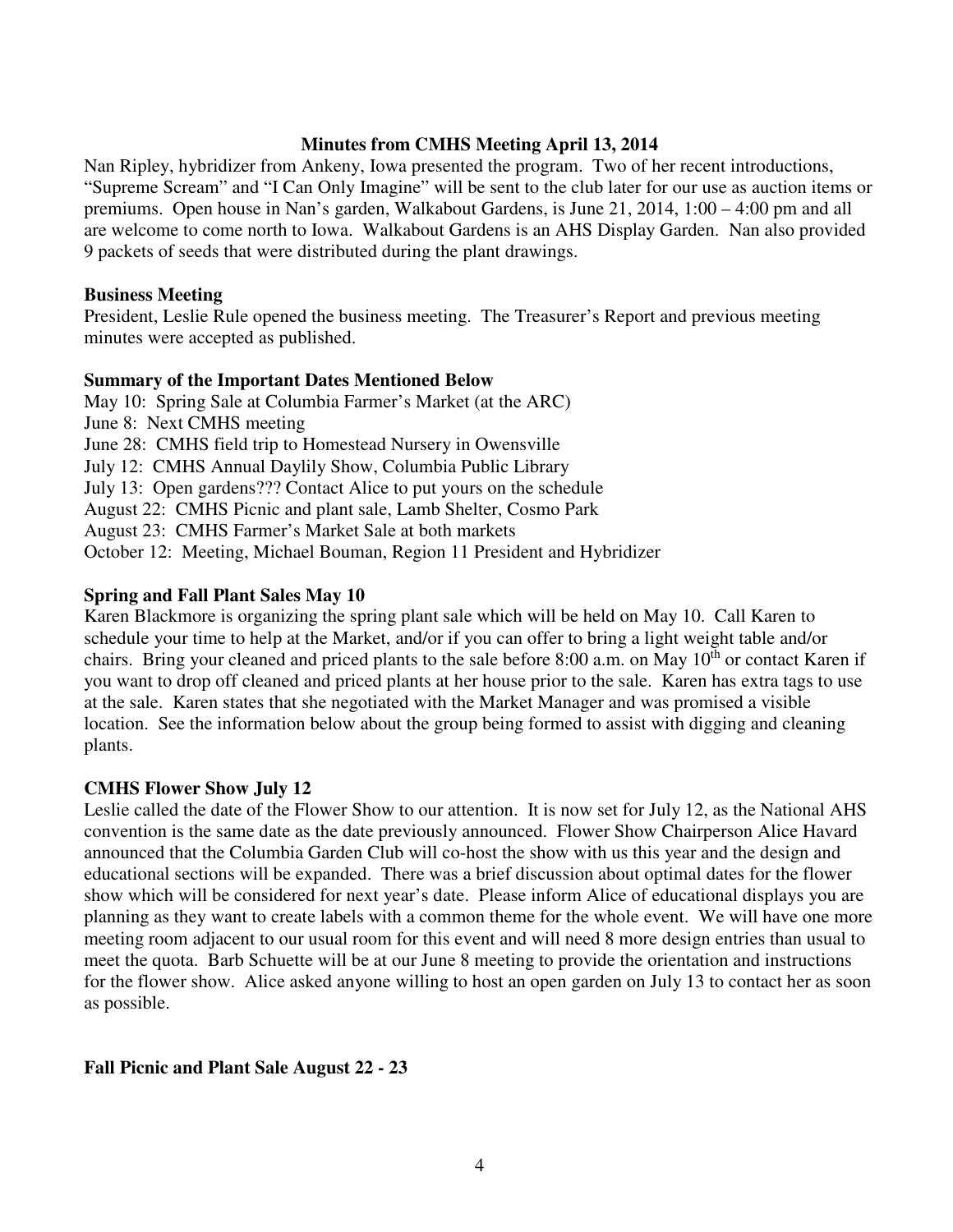The fall picnic and plant sale will be August 22-23. The members' sale and picnic are at the Lamb Shelter in Cosmo Park starting at 5:30 pm. This year we will ask to have each donor process their own plants. See the information below about the group being formed to assist with digging and cleaning plants. The farmer's markets sales will be August 23 at both the Boone County Market in the Health Dept. Parking Lot on Worley and the Columbia Farmer's Market at the ARC on Clinkscales.

#### **Need some help?**

Leslie is forming a group of CMHS members and friends who will be on-call to assist our members with preparation of daylilies for sales. Please contact Leslie to indicate your willingness to volunteer for this group. Realizing that many gardens get may become overwhelming when a member is injured, ill, or just getting "too darn old" this group can be called upon for assistance. The goal is to preserve the joy and pleasure of the garden with a little help from your friends. Since the organizers of the sales are requesting that all flowers be cleaned and priced when they arrive, think about what assistance you might need and contact Leslie to discuss the situation. Bob and Sue McConnell have offered their place as the place for a group to gather to wash and separate daylilies before the sales. Contact Leslie or Sue for more information.

#### **Region 11 Auction**

Region 11 on-line auction: The pertinent information was in the April newsletter. Go to daylily.com and look for the options at the bottom of the page for the "want" tab. Those are sure sellers, so consider donating them. Region 11 pays your shipping costs.

Leslie reminded us of the floral design class. Member Barb Schuette is forming an independent group of gardeners to study floral design. The first meeting will be April 14 from 10-noon at Trinity Presbyterian Church. Contact Barb or Karen Blackmore to reserve your space.

#### **Field Trip to Homestead Farms in Owensville June 28**

Leslie announced a planned trip to Homestead Farms in Owensville June 28. We will all carpool, so if you want to go, please contact Leslie to let her know you can go and how many others you can take in your car. Details to follow.

#### **Daylily Drawings**:

February \$100 – Sue McConnell \$50 – Reng Winters Bring backs from Nancy Rold; Dragonfly in Flight won by Lois Calvin; Creative Design won by Dan Judy.

The following people won Nan Ripley's daylily seeds: Karen Blackmore, Yvonne Calvin, Leemer Cernohlavek, Dan Judy, Susan Kitchen, Billie Long, Bob McConnell, Norma Mountjoy, and Bob Tankesley-Clarke.

#### **Next meeting: June 8, 2014**

Respectfully submitted, Carol Schultz, Treasurer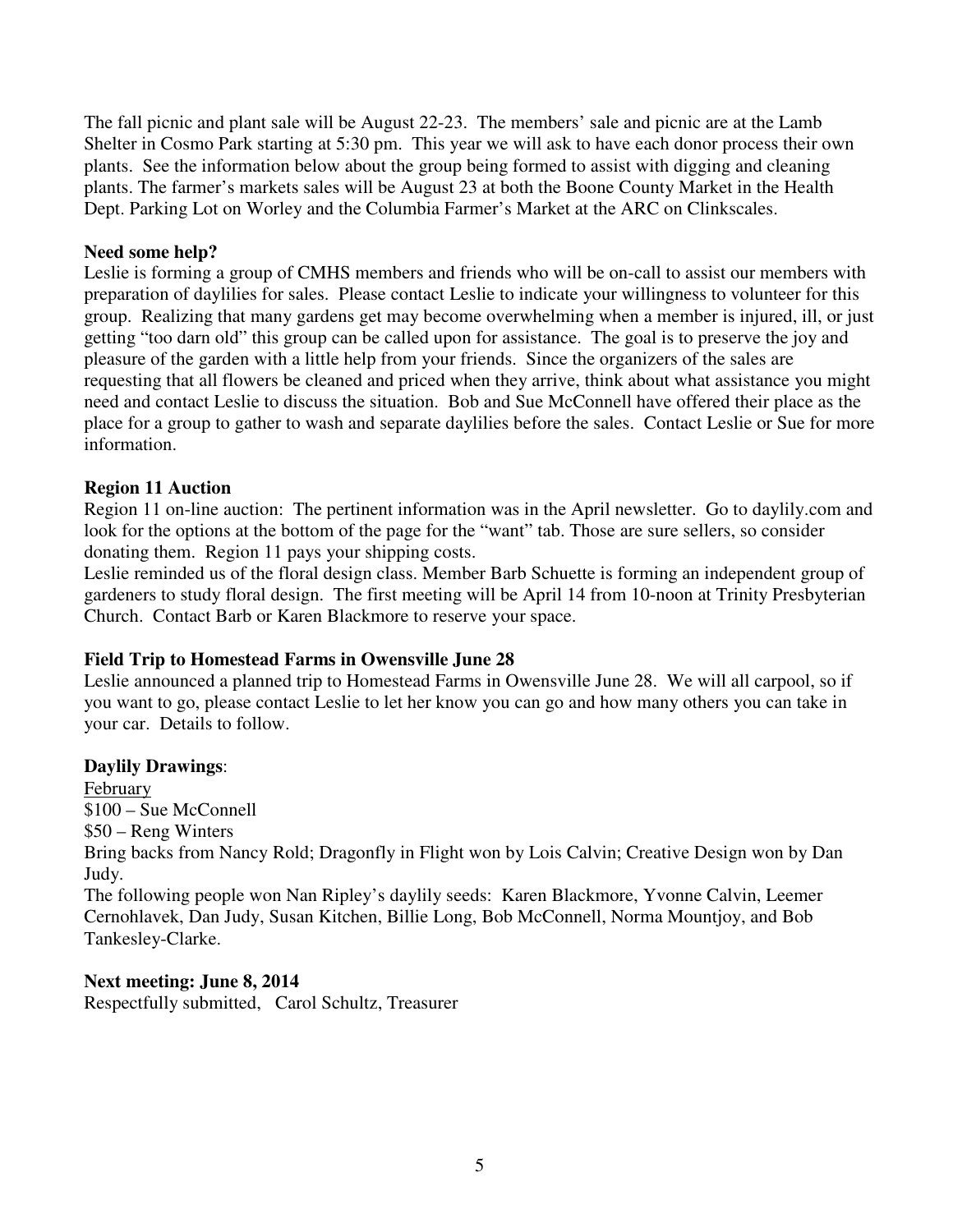### **June 8 Flower Show Preparation Program**

Debbie Nix will talk to us about grooming the daylilies for the show. And, Barbara Schuette is going to talk to us about preparation for the show also.

## **Membership Profile**



Name: Leslie Rule

Where do you live? Columbia

Family information: I have a 24-year-old son who is married and lives/attends college in Iowa. He went into the Marine Corps. out of high school and has always made me proud. I currently share my home with three dogs, two Black Labs and one old Boxer, and six rowdy parrots. I was born here in Columbia and most of my family lives nearby.

How long have you raised daylilies? A bit over ten years.

Do you hybridize anything? I hybridize daylilies. I have also successfully crossed some Hibiscus. What else do you grow? Iris, Hibiscus, Hydrangeas, and native wildflowers mostly.

Who got you started in daylilies? A friend of mine that lives in North Carolina mailed my first daylilies to me over ten years ago. She got me hooked.

What is your favorite type of daylily and why? I like them all, but I am most attracted to UFO cascade forms. I find them beautiful and elegant. They have a graceful form that is somewhat disorderly at times.

What daylily grows best in your garden? One of my old favorites that has been with me from the beginning is Rocket City. Another is When I Dream. It fades in the sun by afternoon, but in the morning it is bright velvet red with a huge yellow throat. Gorgeous!